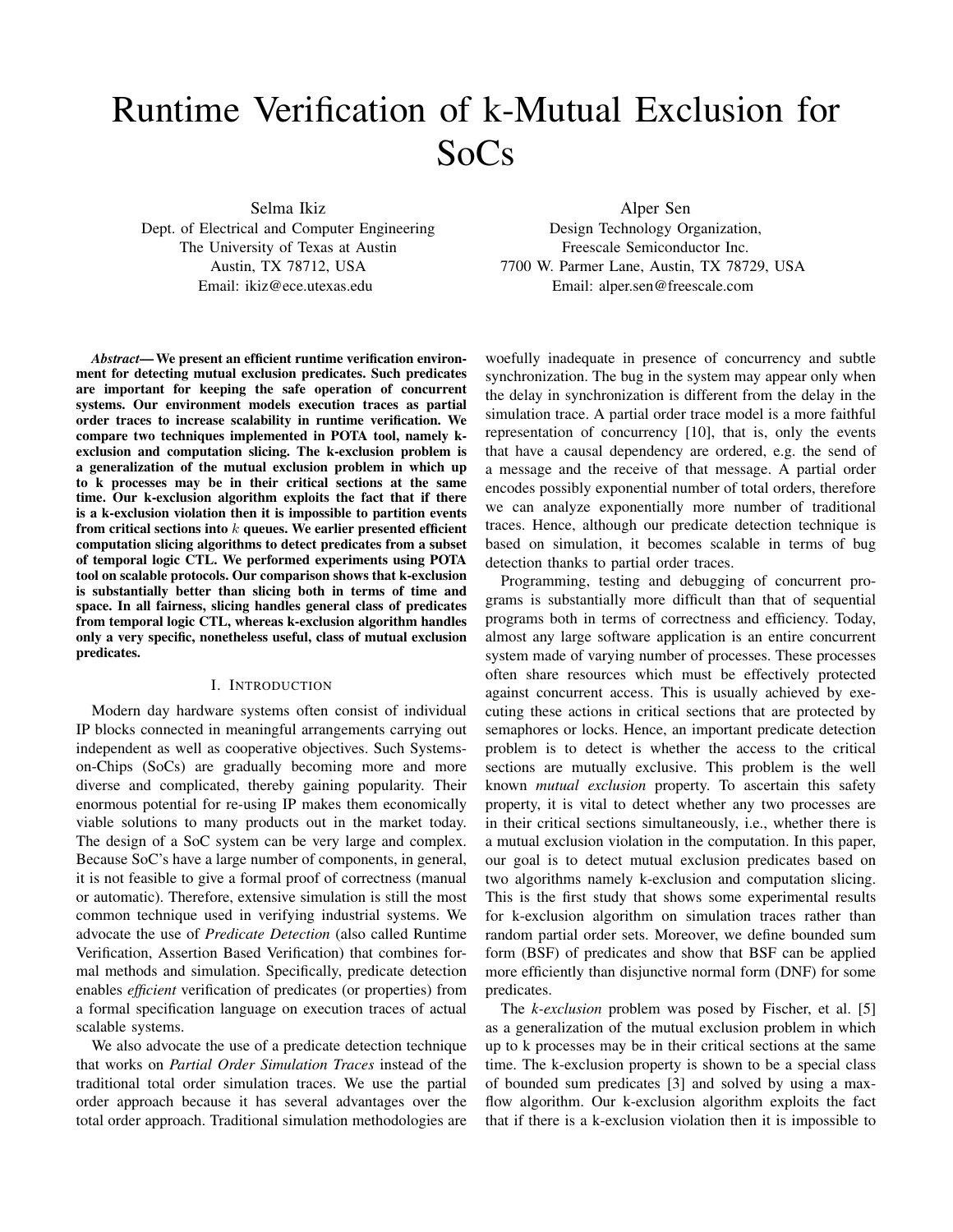partition events from critical sections into  $k$  queues [4]. We present an efficient, centralized and incremental algorithm.

*Computation slicing* was introduced in [1], [6], [13] as an abstraction technique for analyzing traces of distributed programs. Intuitively, a *slice* of a trace with respect to a predicate  $p$  is a sub-trace that contains all the states of the trace that satisfy  $p$ . Note that the set of states that satisfy  $p$  may be large, so one could not simply enumerate all the states efficiently either in space or time. A slice contains all the states that satisfy  $p$  such that it is computed efficiently (without traversing the state space) and represented concisely (without explicit representation of individual states). Slicing algorithms were developed for temporal logic predicates in [1]. Slicing based predicate detection approach was earlier shown to bring exponential reduction both in terms of time and space for verification of several safety and liveness predicates of scalable protocols [1], [13].

We implemented our k-exclusion algorithm in Partial Order Trace Analyzer (POTA) tool [13], which already implemented slicing based algorithms. We perform experiments on scalable protocols such as Cache Coherence, Distributed Dining Philosophers and PCI based System-on-Chip (SoC). All of these protocols have to satisfy the mutual exclusion property. Our comparison shows that k-exclusion is substantially better than slicing both in terms of time and space. In all fairness, slicing handles general class of predicates from temporal logic CTL, whereas k-exclusion algorithm handles only a very specific, nonetheless useful, class of mutual exclusion predicates.

Related Work: Predicate detection in partial order traces is a hard problem. Detecting even a 2-CNF predicate under EF modality has been shown to be NP-complete, in general [6]. The idea of using temporal logic for analyzing simulation traces has been attracting a lot of attention recently. We first presented a temporal logic framework for partially ordered execution traces in [12] and POTA tool for runtime verification in [13], [14]. Some other examples of using temporal logic for checking execution traces are the MaC tool [9], the Verisim tool [2], and the JMPaX tool [15].

Our work can be applied just as well to concurrent and distributed programs and to behavioral hardware descriptions in Verilog or VHDL. Several EDA companies provide Assertion Based Verification support. However, all those tools use total order simulation trace model, hence the coverage is limited.

#### II. MODEL

We assume a system consisting of processes denoted by  $P_1, \ldots, P_n$ . Examples of processes are a thread in a program, node sitting on a PCI bus or a cache in a cache coherence protocol. Processes execute events. Events on the same process are totally ordered. However, events on different processes are only partially ordered. In this paper, we relax the partial order restriction on the set of events and use directed graphs to handle traces and slices with the same model.

We model a *trace* (or a *computation*) as a directed graph, denoted by  $\langle E,\rightarrow\rangle$ , with vertices as the set of events E and edges as  $\rightarrow$ . We use event and vertex interchangeably. To limit our attention to only those consistent global states that can actually occur during an execution, we assume that the paths in  $\langle E,\rightarrow\rangle$  contains at least the partial order relation.

A partial order relation known as Lamport's happenedbefore relation [10] has been used for modeling simulation traces. We use a mechanism known as *vector clocks* to represent the partial order relation. A vector clock assigns timestamps to events such that the partial order relation between events can be determined by using the timestamps.

## III. K-EXCLUSION ALGORITHM

The k-exclusion problem was posed by Fischer, et al. [5] as a generalization of the mutual exclusion problem in which up to k processes may be in their critical sections at the same time. The k-exclusion property is shown to be a special case of bounded sum predicates [3] and solved by using a maxflow algorithm. Here we define bounded sum form (BSF) of predicates to compare them in disjunctive normal form (DNF). Some examples of predicates where BSF can be applied more efficiently than DNF:

- 1) Two process mutual exclusion: (DNF)  $\bigvee_{i,j\in 0... (n-1)} (\mathsf{EF}(CS_i \wedge CS_j))$ (BSF)  $(EF(CS_0 + CS_1 + ... CS_{n-1} > 1))$
- 2) At least one server is available: (DNF)  $(EF(\neg avail_1 \wedge \neg avail_2 \wedge \dots \neg avail_n))$ (BSF)  $(EF(\neg avail_1 + \neg avail_2 + \dots \neg avail_n > n-1))$
- 3) K process mutual exclusion: (DNF)  $\bigvee_{i_0,i_1,...,i_K\in 0...(n-1)} (\mathsf{EF}(CS_{i_0}\wedge CS_{i_1}\wedge...CS_{i_K}))$ (BSF)  $(EF(CS_0 + CS_1 + ... CS_{n-1} > K))$

The k-exclusion violation can be detected by checking whether more than k processes have executed their critical section simultaneously (concurrently). However, a detection algorithm that uses DNF form requires  $C(n, k + 1)$  combination checks on computation trace for each disjunct. On the other hand using a max-flow algorithm has  $O(E^2.log(E))$ complexity. Our algorithm described below has a better complexity.

Our k-exclusion algorithm exploits the fact that if there is a k-exclusion violation then it is impossible to partition critical section events into  $k$  queues (Dilworth's Chain Partition) [4]. The k-exclusion algorithm is centralized and incremental. We call the process *checker process* if it is executing the algorithm (central process). Each process, whenever changes its state, sends its local state along with its vector clock to the checker process. When a new event arrives, the checker process executes the algorithm if the new event is a critical section event, otherwise discards it. The k-exclusion algorithm rearranges the queues according to the new event and checks whether the number of queues in the resultant arrangement is more then k or not. The algorithm assumes that when a new event arrives, all events that happened-before it have already arrived and been processed. This is achieved by buffering the new event if it violates the assumption and processing it later. Whether to buffer an event can be determined efficiently by examining its vector clock.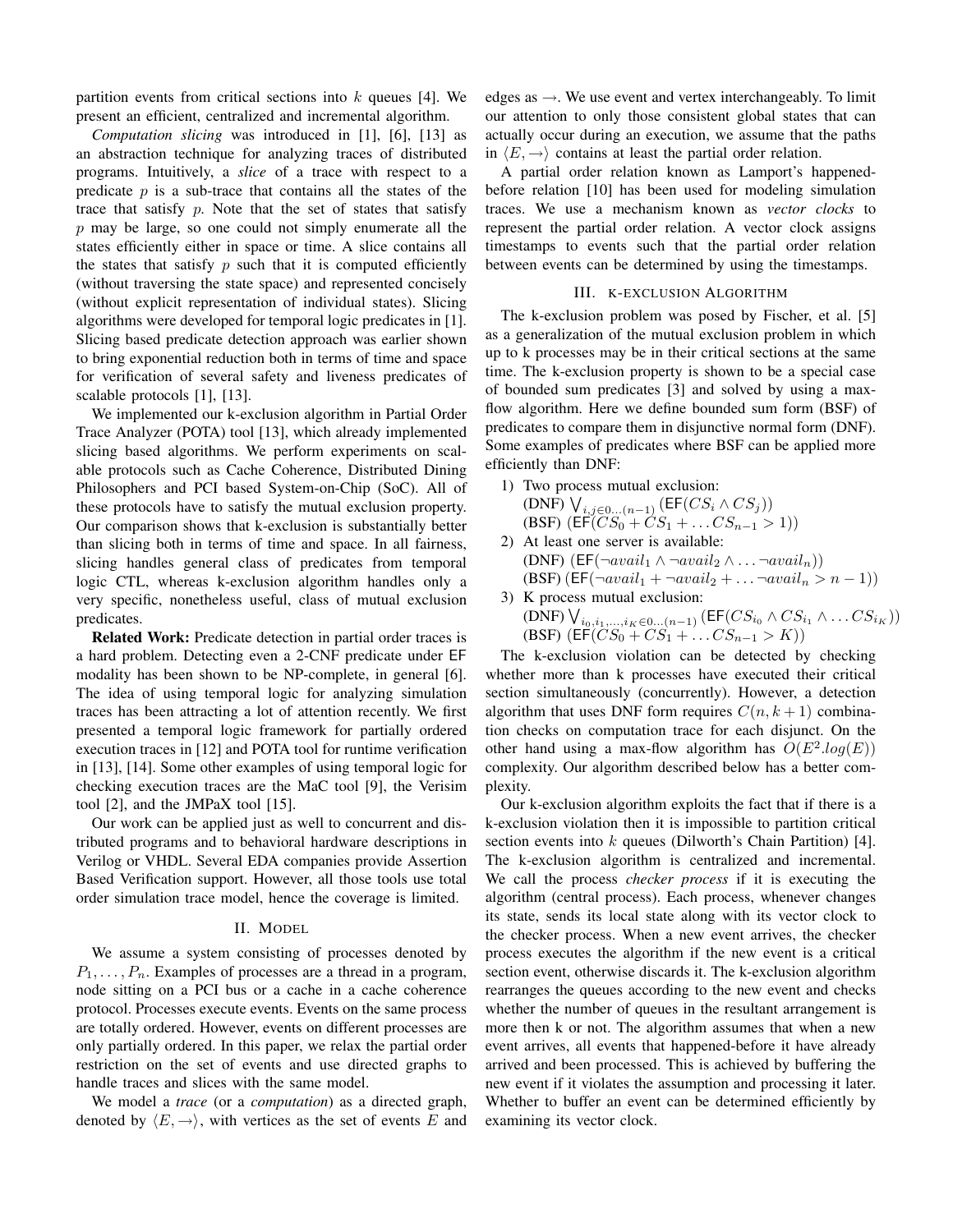*Setup*: The algorithm uses queues to store the events. Events are stored in an increasing order so that head is the smallest event and tail is the largest event in the queue. It keeps two type of queue compositions: work and history. We refer to the set of work and history queues as work and history space, respectively.  $W<sup>j</sup>$  represents the work space when jth element arrives, while  $H^j$  represents the history space.

*Execution:* Whenever a new event arrives, k-exclusion tries to append it to one of the queue tails. However, this might not be always possible since new event may be concurrent to all the queue tails. In this case, it calls the  $Merge$  function to merge s queues into  $s - 1$ , if possible. The Merge function takes s queues as input and returns three type of queue sets; input queues  $Q$ , output queues  $O$ , and history queues  $H'$ . Kexclusion updates its work space according to input queues of *Merge*, if there are s events that are mutually concurrent. Otherwise, it uses the output queues of  $Merge$ . The history space is updated by the history queues of Merge. Note that  $s \leq k+1$  at all times.

*Merge Function:* The *Merge* function begins with s queues called *input* queues and  $s - 1$  empty queues called *output* queues, and a spanning tree that is formed by the input and the output queues. The spanning tree has exactly  $k$  vertices and  $k-1$  edges. An edge corresponds to an output queue and a vertex corresponds to an input queue. Therefore each edge has a label which identifies the output queue it corresponds with. No labels are duplicated in the tree, thus each output queue is represented once. Similarly, each input queue is represented exactly once. At each step, it removes some events from the input queues and append them to the output queues. This relocating procedure continues until  $Merge$  finds s concurrent events or one of the input queues becomes empty. The spanning tree is used in the decision process of which output queue to append the events. The algorithm maintains the following invariant: If an edge between vertices  $q_i$  and  $q_j$ is labeled as  $o_k$ , then the heads of  $q_i$  and  $q_j$  are bigger than the tail of  $o_k$ . Intuitively, at a merge step, queue head  $a_i$  is selected for removal if it is less than one of the other input queue heads. Merge updates its history and output queues if it witnesses  $s$ or s−1 concurrent events. It moves all the elements in output queues to history queues. Splitting the events into work and history queues reduces the number of comparisons for later steps. After each *Merge* call, the heads of queues in the work space are mutually incomparable. Any event happened before them are placed into the history space. This splitting does not affect the future comparisons and we prove that it is sufficient to compare the new event to the events in work space [8].

*Merge Example:* An example for Merge is given in Figure 1 to show how the state of the tree and of the queues are modified at each step. Figure 1a shows the initial setup. Q, O, and  $H'$  show the input, output and history queues, respectively, while dashed lines show the edges in the spanning tree. Remember that an edge labeled as an output queue between input queues states that the tail of the output queue is less than both of the input queue heads.

Step 1: [1,0,0] is less then [2,0,0],and [1,1,0] and [2,0,0] are



Fig. 1. An example for Merge

concurrent. Hence, [1,0,0] is placed in history queues (see Figure 1b).

Step 2:  $[0,1,0]$  is less then  $[1,1,0]$ , and  $[1,1,0]$  and  $[2,0,0]$  are concurrent. Hence, [0,1,0] is placed in history queues (see Figure 1c).

Step 3:  $[2,0,0]$  and  $[1,1,0]$  are both less then  $[2,2,0]$ . They are placed in output queues (see Figure 1d).

Step 4: [1,2,0] and [2,2,0] are both less then [2,3,0]. They are placed in output queues. Since there is an empty input queue, Merge places the remaining events adhering to the spanning tree (see Figure 1d).

*k-exclusion example:* Consider the computation in Figure 2. Assume that the order of events arrived to checker process is  $x_2, x_1, x_3, x_4, x_5, x_6, x_7, x_8, x_9, x_{10}$ . We demonstrate two steps where splitting the queues happens since other steps are trivial.



Fig. 2. (a) A computation (b) transition in steps  $3 & 4$  (c) transition in steps 6 & 7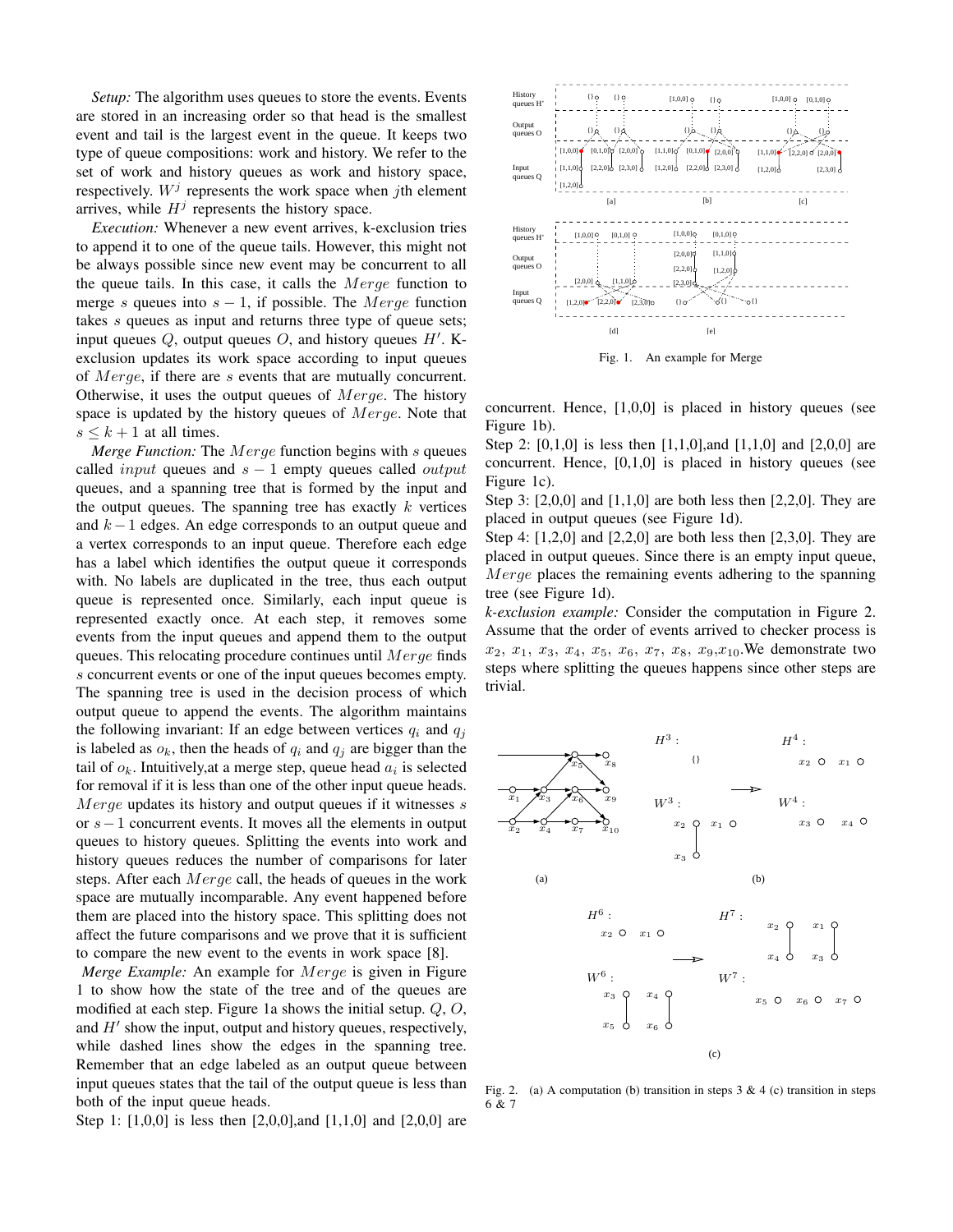*1)* Merge *is successful:* At time 4, the checker has seen  $X^3 = \{x_2, x_1, x_3\}$  and the new event is  $x_4$ . There are two queues in the work space and its content is as follows:  $q_1$ contains  $x_2$  and  $x_3$ , and  $q_2$  contains  $x_1$ . There is no queue to append  $x_4$  since both  $x_1$  and  $x_3$  are incomparable with  $x_4$ , hence k-exclusion creates a new queue  $q_3$  and appends  $x_4$  to  $q_3$ , and invokes  $Merge$ . Observe that s is three. Merge places  $x_2$  in  $o_1$  and  $x_1$  in  $o_2$ , and observes  $x_3$  and  $x_4$  as concurrent. Since  $s-1$  is two, it appends the contents of output queues to history queues. It places  $x_3$  in  $o_1$ ,  $x_4$  in  $o_2$ , and returns queues back, input queue being empty. Then, k-exclusion assigns the output queues as work queues, and appends the history queues of Merge to its history space. Figure 2b shows the transition between time 3 and 4.

*2) There are* s *mutually concurrent events:* At time 6, the checker has seen  $X^6 = \{x_2, x_1, x_3, x_4, x_5, x_6\}$  and the new event is  $x_7$ . There are two queues in the work space and their contents are as follows:  $q_1$  contains  $x_3$  and  $x_5$ , and  $q_2$  contains  $x_4$  and  $x_6$ . There is no queue to append  $x_7$  since both  $x_5$  and  $x_6$  are incomparable with  $x_7$ , hence k-exclusion creates a new queue  $q_3$  and appends  $x_7$  to  $q_3$ , and makes a Merge call. Merge places  $x_3$  in  $o_1$  and  $x_4$  in  $o_2$ , and computes  $x_5$ ,  $x_6$ , and  $x_7$  as concurrent. Since s is three and there are three mutually concurrent events, no reduction is possible. Merge appends the contents of output queues to history queues, and returns back. Then, k-exclusion assigns the input queues as work queues, and appends the history queues of Merge to its history space. Figure 2c shows the transition between time 6 and 7.

The worst case complexity of k-exclusion algorithm is  $O(k|E|^2)$ , where E is the set of critical section events, and k is the allowed number of concurrent events. When  $k$  is one, the complexity reduces to  $O(|p|, |E|)$ , where |p| is the number of temporal operators in a bounded sum predicate  $p$  in BSF. The correctness discussion of the algorithm can be found in [8].

#### IV. COMPUTATION SLICE

Informally speaking, a computation slice (or a slice) is a concise representation of all those global states of the computation that satisfy a global predicate (or simply predicate or property).

In the next two sections, we will illustrate the basic slicing algorithm on a simple example. A formal treatment of slicing algorithms can be found in [1].

#### *A. Non-temporal Predicate Slicing*

Figure 3c shows the slice of the computation in Figure 3a with respect to the non-temporal predicate  $CS_1 \wedge CS_2$ , which is a conjunction of two local predicates from the processes  $P_1$  and  $P_2$ , respectively. We say that a predicate is *local* if it only depends on variables of a single process. In the figure, if a local predicate is true for an event of a process, we represent it using an empty circle, otherwise with a filled circle. Intuitively, to obtain the slice with respect to a local predicate, we add an edge from the successor of a filled circle back to it, thereby increasing the number of incoming



Fig. 3. (a) A computation (b) its set of all reachable global states (c) its slice with respect to  $CS_1 \wedge CS_2$  (d) its slice with respect to  $EF(CS_1 \wedge CS_2)$ 

neighbors and disabling the local event that does not satisfy the predicate from being a consistent global state of the newly obtained trace. Now, we will further demonstrate why these additional edges give us the slice by showing that addition of edges results in removing consistent global states of the computation that do not satisfy the predicate. Observe that, the following global states,  $\{e_0, f_0\}$ ,  $\{e_0, f_1\}$ ,  $\{e_0, f_2\}$ , and  ${e_0, f_3}$  of the computation in Figure 3c depicted in Figure 3b, do not satisfy the local predicate  $CS<sub>1</sub>$ . This is because in all of these four states  $P_1$  has executed only its initial event, where local predicate  $CS<sub>1</sub>$  is false. We then add the edge  $(e_1, e_0)$  in Figure 3c. From the definition of a consistent global state, any consistent global state of the slice, upon including  $e_0$  must include  $e_1$ , which is an incoming neighbor. Since all of the global states  $\{e_0, e_1\}$ ,  $\{e_0, f_1\}$ ,  $\{e_0, f_2\}$ ,  $\{e_0, f_3\}$ include  $e_0$ , they must have included  $e_1$  as well, which they do not. Hence, they cannot belong to the consistent global states of the slice. Also, note that if we added an edge from  $(e_2, e_0)$  instead of  $(e_1, e_0)$ , we would have eliminated states such as  $\{e_1, f_1\}$ , which satisfy the predicate, from the slice. This is because any consistent global state upon including  $e_1$ must include  $e_2$ , due to transitivity of the incoming neighbors. Similarly, we can reason about the additional edge  $(f_3, f_2)$  in the slice. As a result, from the thirteen consistent global states in Figure 3b, by adding two edges and not traversing the state space, this exercise eliminates nine – retaining states  $\{e_1, f_1\}$ ,  ${e_1, f_3}, {e_2, f_1},$  and  ${e_2, f_3},$  which are the only states of the computation that satisfy  $CS_1 \wedge CS_2$ .  $\square$ 

It has been shown that the slice exists for all predicates, however it is, in general, intractable to compute the slice for an arbitrary predicate [6]. Our approach to computation slicing is based on exploiting the structure of the predicate itself.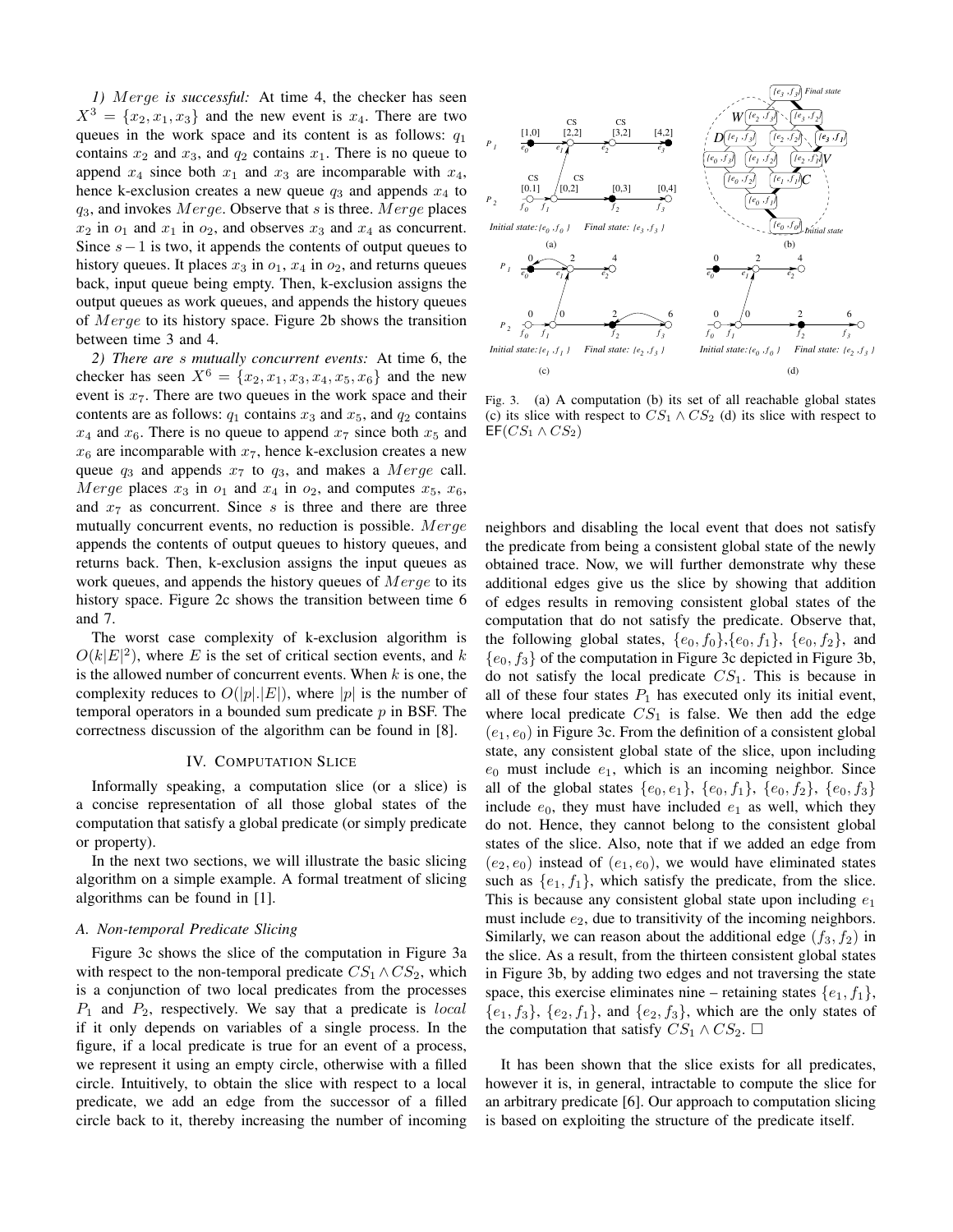#### *B. Temporal Predicate Slicing*

To illustrate predicate detection using computation slicing, consider the computation in Figure 3a again. Let  $p = CS_1 \wedge$  $CS_2$ , and suppose we want to detect  $\mathsf{EF}(p)$ , that is, whether there exists a global state of the computation that satisfies p. Without computation slicing, we are forced to examine all global states of the computation, thirteen in total, to decide whether the computation satisfies the predicate. Alternatively, we can compute the slice of the computation with respect to the predicate  $E\mathsf{F}(p)$  and use this slice for predicate detection. For this purpose, first, we compute the slice with respect to  $p$  as explained above. The slice is shown in Figure 3c. The slice contains only four states  $C, D, V$  and  $W$  (see Figure 3b) and has much fewer states than the computation itself – exponentially smaller in many cases – resulting in substantial savings. Next, using the slice in Figure 3c, we can obtain the largest reachable state that satisfies  $p$  in the computation, which is denoted by  $W$ . We also know from the definition of  $E\mathsf{F}(p)$  that every global state of the computation that can reach W satisfies  $EF(p)$ , e.g., states enclosed in the dashed ellipse in Figure 3b. Therefore, applying this observation we can compute the slice with respect to  $\mathsf{EF}(p)$  as shown in Figure 3d. In the slice, there are less number of vertices than the computation and the slice and the computation have the same set of global states up-to  $W$ . Finally, we check whether the initial state of the computation is the same as the initial state of the slice, since predicate detection is concerned whether the initial state of a computation satisfies a given predicate. If the answer is yes, then the predicate is satisfied, otherwise not, and a counter-example is returned. In this case the predicate  $p$  is satisfied, that is mutual exclusion is violated.

Note that the above temporal slicing algorithm returns all consistent global states of the computation that satisfies the given predicate not just one.

## V. PREDICATE DETECTION USING SLICING

We present efficient computation slicing algorithms for a subset of temporal logic CTL in [1]. The slices are computed recursively starting from the deepest nesting of predicates and applying the appropriate slicing algorithm, either temporal or boolean, while proceeding outwards.

Predicate detection is concerned about checking whether the initial consistent cut of a computation satisfies a given predicate. Since the slice contains all consistent cuts of the computation that satisfies the predicate, upon computing the slice, we simply check whether the initial consistent cut of the computation belongs to the slice. This can be done by ascertaining whether both initial cuts of the computation and the slice are the same.

Our predicate detection algorithm for a k-exclusion predicate in DNF is as follows. First, we compute slices wrt each conjunctive predicate  $p$  in every disjunct. Second, we obtain the slices wrt EF for every disjunct. Third, we check whether the initial cut of the computation is the same as the initial cut of the slice wrt  $\mathsf{EF}(p)$  for any disjunct.

The complexity of our trace based predicate detection technique is polynomial in *n*, that is,  $O(|p| \cdot n^2|E|)$ , where  $|p|$  is the number of boolean and temporal operators in a predicate  $p$ ,  $E$  is the set of vertices and  $n$  is the number of processes. However, this complexity is for a general class of temporal logic predicates. When  $p$  is a 1-exclusion predicate, the complexity can be reduced to  $O(n|E|)$ , since the complexity of slicing wrt conjunctive predicates is  $O(|E|/n)$  and instead of computing the slices wrt  $E\mathsf{F}(p)$ , we check if the slice for p is empty or not. Similarly, the complexity is  $C(n, k+1)$ . $(k+1)$ . $|E|/n$  for k-exclusion.

Note that slicing leads to efficient algorithms even for predicates such as  $p_1 \wedge p_2$ , where  $p_1$  has efficient slicing algorithms but  $p_2$  does not such as  $p_2 = x_1 + x_2 \cdot x_3 < 7$ . This is because it is better to detect  $p_2$  on the slice for  $p_1$  instead of the computation, using say an exhaustive search algorithm, since the the state space of the slice is much smaller than the state space of the original computation.

## VI. EXPERIMENTS

We ran experiments with our tool Partial Order Trace Analyzer (POTA) with general slicing algorithms and the kexclusion algorithm for monitoring execution traces of programs for mutual exclusion violations. The tool contains three modules; analyzer, translator, and instrumentor. POTA instruments the given program by inserting code at the appropriate places in the description to be monitored. The instrumented description is such that it outputs the values of variables relevant to the predicate in question and keeps a vector clock. POTA also implements computation slicing and k-exclusion algorithms. All experiments were performed on a 3.06 Ghz Xeon processor machine running Linux. We restricted the memory usage to 512MB, but did not set a time limit. The two performance metrics we measured are running time and memory usage. In the case of slicing both metrics also include the overhead of computing the slice. Further experimental results can be obtained from the website [11]. As experimental testbeds, we chose distributed dining philosophers, cache coherence and PCI protocols. We could stretch our verification algorithms by incrementing both the complexity and the number of processes in the systems, which also demonstrates the effectiveness of the algorithms for very large state spaces and complex designs.

#### *A. Distributed Dining Philosophers*

We use the Java protocol from [7] for this exercise. The protocol consists of multiple philosophers who sit around a table and spend their time thinking and eating. However, a philosopher requires shared resources, such as forks, to eat. The protocol coordinates access to the shared resources. Each philosopher has 3 local states namely think, hungry, and eat. The philosophers do not have a central server that they can query for fork availability. Instead each philosopher has a servant who communicates with the two neighboring servants to negotiate the use of the forks. The servants send "need left fork", "need right fork", "pass left fork", and "pass right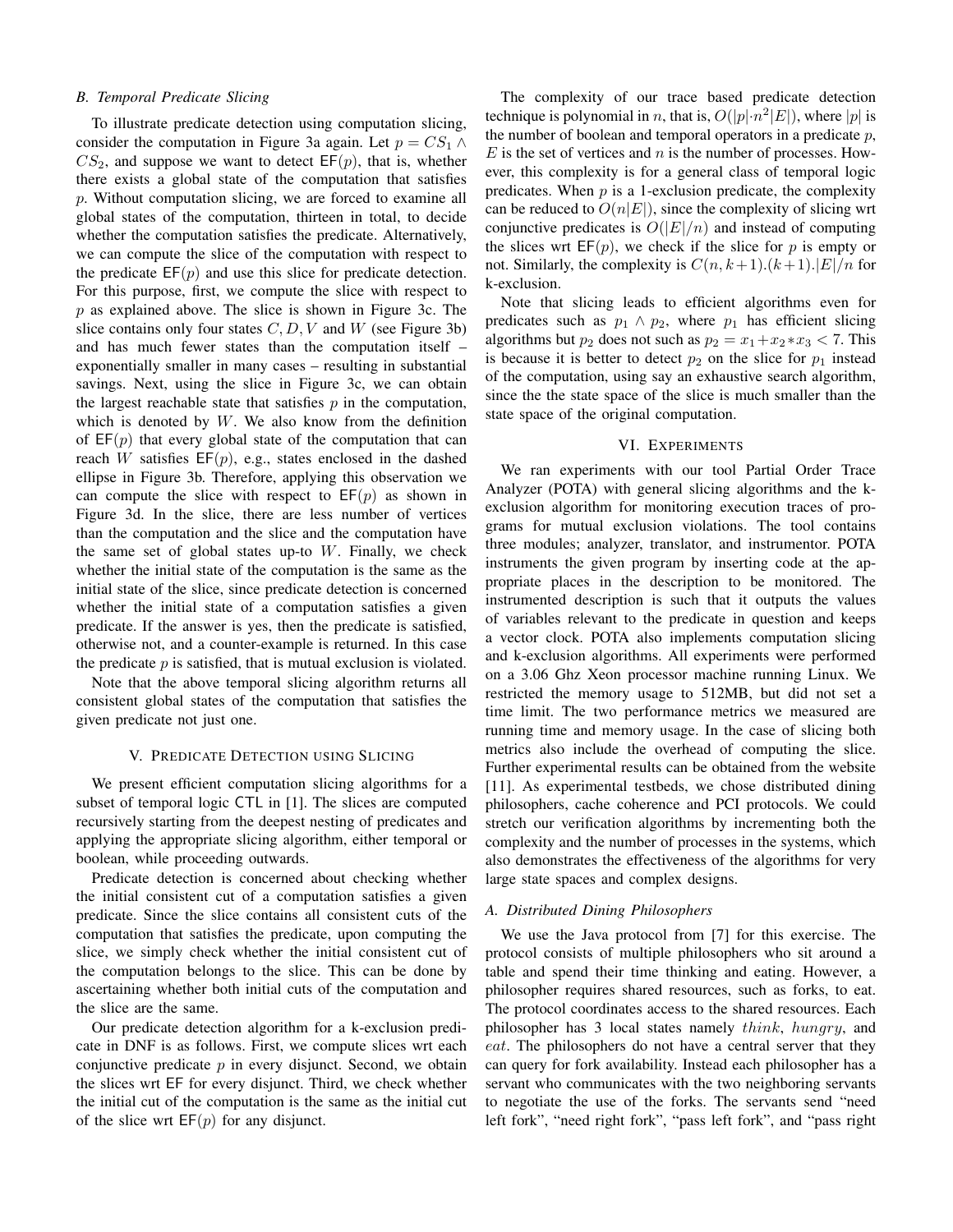fork" messages back and forth. Each fork is always in the possession of some philosopher, one of the two on either side of the fork. When a philosopher finishes eating, it labels its two forks as dirty. A hungry philosopher's servant is required to give up a dirty fork in its possession, if asked for by its hungry neighbor's servant. This prevents starvation. We check the following property. We require mutually exclusive use of forks, that is, a shared resource should not be used by more than one philosopher at a time. This can be ascertained by checking whether two neighbor philosophers are eating at the same time. This safety property can be stated as  $\bigwedge_{i,j\in 0... (n-1)} (\mathsf{AG}(\neg eat_i \vee \neg eat_j)),$  where  $eat_i$  denotes that philosopher  $i$  is in eating state and  $j$  denotes the neighbor of philosopher  $i$ . We can check whether this property is violated by checking the complement of the safety property, which is  $\bigvee_{i,j\in 0... (n-1)} (\mathsf{EF}(eat_i \wedge eat_j)).$ 

Figure 4 displays our results for this property.



Fig. 4. Dining philosophers verification results for mutual exclusion property

### *B. Cache Coherence Protocol*

The MSI (Modified Shared Invalid) cache coherence protocol is a protocol to maintain data consistency among a number of caches connected to a central directory structure in a multiprocessor system. The protocol is a directory based scheme in which individual processes snoop on all other processors' activities over a shared directory. The details of the protocol can be found in [11].

The property we checked on the MSI protocol is the safety property, "two caches cannot be in the modified state simultaneously". The complement of the property is EFsmodified<sub>i</sub>  $\wedge$  modified<sub>i</sub>, where i and j are cache identifiers.

Figure 5 displays our results for this property. k-exclusion took two millisecond and 1 MB to complete for 120 processes, whereas, POTA took 390 seconds and 220 MB.Due to the overhead associated in generating traces, we stopped generating traces for more than 120 processes.

# *C. PCI*

The PCI Local Bus is a high performance bus with multiplexed address and data lines. It is used as an interconnect mechanism between peripheral controller components or addin boards and processor/memory systems. Our example contains an arbiter, and a parameterizable number of nodes that can act either as a master or a target machine.



Fig. 5. MSI verification results for for mutual exclusion property

In the SoC based on the PCI backbone, we have a parameterizable number of devices that are non-deterministically sending requests to the arbiter for accessing the bus as a master and interacting with each other. The safety property that we verified is "there cannot be two masters of the bus". Symbolically,  $E\{master_i \wedge master_j\}$ , where i and j are device identifiers.

For this experiment, we have varied the number of nodes from 10 to 120 for the safety property The reason for the less number of nodes in the safety property experiments is that the property, given in DNF, size is larger in this case (that is, every possible combination of nodes i and j exists in the property). The related time and memory usage is displayed in Figure 6 for safety property. k-exclusion took two millisecond and 3 MB to complete for the worst case , whereas, POTA took 640 seconds and 390 MB.



Fig. 6. SoC verification results for mutual exclusion property

## VII. CONCLUSION

We presented a comparison of two techniques for detecting mutual exclusion violations. Our experimental results using POTA tool show that the the specialized k-exclusion algorithm performs substantially better than the slicing based algorithm. In all fairness, the slicing based algorithms are meant for general classes of predicates, hence do not exploit the properties of mutual exclusion predicates as k-exclusion algorithm does. Also, although the complexity of the slicing based algorithm specifically for 1-exclusion is similar to that of kexclusion algorithm, we believe that due to the implementation overhead we obtain poor slicing performance. Nonetheless, for mutual exclusion predicates we have a very efficient and scalable algorithm implemented in POTA. For future work, we would like to investigate whether the ideas used in k-exclusion